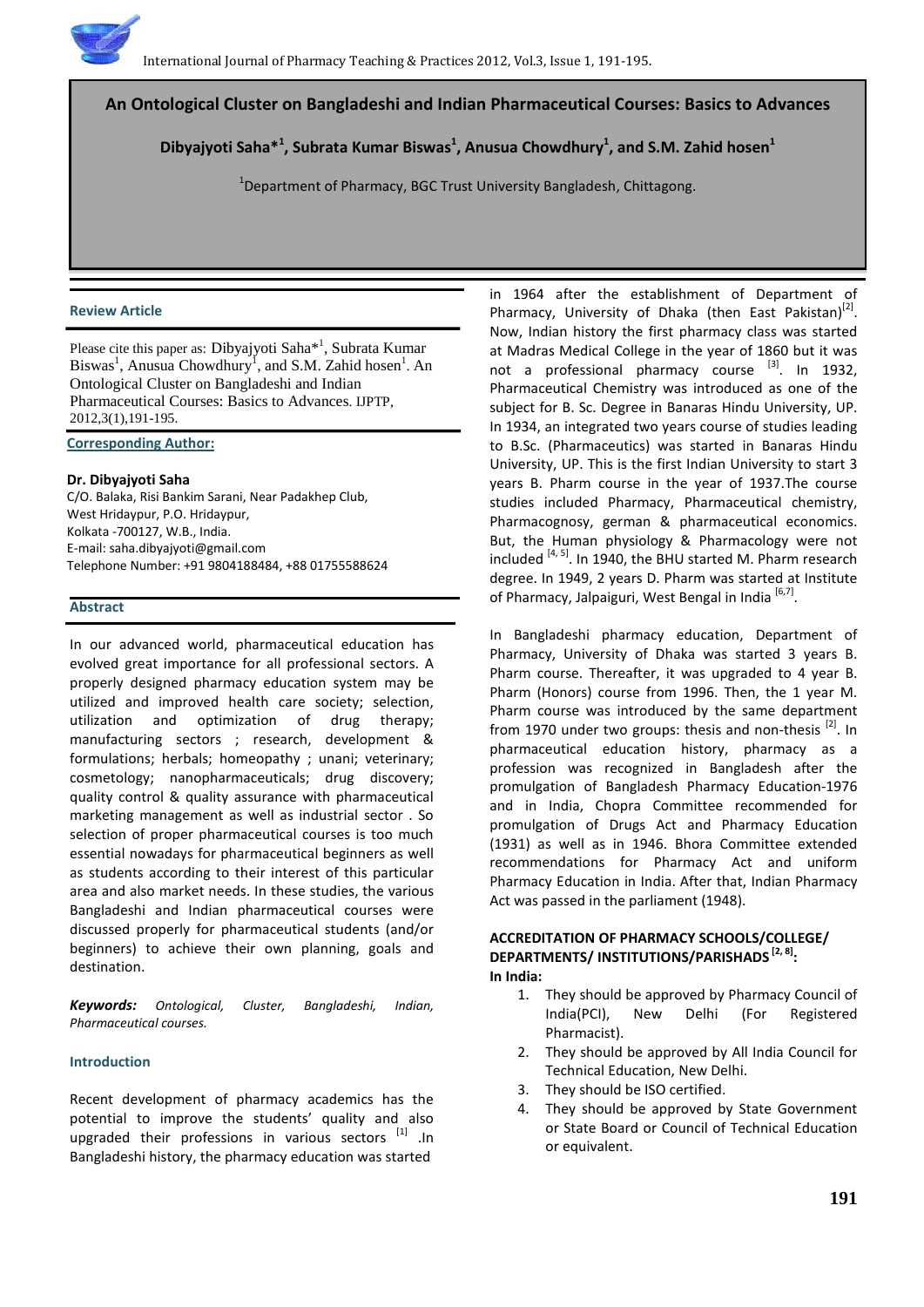

International Journal of Pharmacy Teaching & Practices 2012, Vol.3, Issue 1, 191-195.

- 5. They should be affiliated to UGC recognized or State Act established university or parliament Act established autonomous institution or parishad or university or equivalent.
- 6. They should be approved by Committee for the purpose of Control and supervision of experiments of animals (CPCSEA)-Ministry of Environment and Forests, department of Animal Welfare, Government of India for registration as an establishment for conducting experiments using laboratory animals for education and research.

# **In Bangladesh:**

- 1. They should be affiliated to UGC, a commission created according to the Presidential Order (P.O. No. 10 of 1973) of the Government of the People's Republic of Bangladesh.
- 2. They should be approved by Pharmacy Council of Bangladesh (PCB) under the Ministry of Health and Family Welfare promulgated Pharmacy Ordinance (No. XIII) in 1976 for the purpose of registration of pharmacists. The PCB started 'A grade' registration system for the pharmacy graduates of different universities in 2005 after passed the examination and after that they are eligible to practice Pharmacy in Bangladesh. The PCB provides 'B grade' registration after passing Diploma of Pharmacy (D. Pharm) and no separate examination is arranged to provide registration.
- 3. They should be approved by the animal ethics committee.
- 4. They should be approved by PCB (for 'C grade' pharmacists who are interested to work in community pharmacy and run their own pharmacies.

# **BASIC DIFFERENCES BETWEEN BANGLADESHI AND INDIAN PHARMACEUTICAL COURSES:**

- 1. In Bangladesh, the students who have completed  $10<sup>th</sup>$  education in science group are eligible to get admission into 3 years Diploma of Pharmacy course. But in India, those who have completed  $12^{th}$  class education (science group) with Physics, Chemistry, Biology/Physics, Chemistry, Mathematics combination are eligible to get admission into 2 years D. Pharm course.
- 2. In Bangladesh, those who have passed  $10^{th}$  in any group can take 3 months special courses designed and jointly conducted by Bangladesh Pharmaceutical Society<sup>9</sup> and Bangladesh Pharmaceutical Chemists and Druggists Society<sup>10</sup> can sit for the examination. Those who passed this course are categorized as ''C grade''

pharmacists by PCB. In India, no initiative was taken by any society or association or PCI.

- 3. In Bangladesh, 4 years B. Pharm (Honors) courses are available. In India, 4 years B. Pharm courses are also available.In Bangladesh at University of Dhaka offered 5years B. Pharm(Hons) programme, but the authority tried this five years course converted to 5 years Pharm.D programme - after final approval from Bangladesh Pharmacy Council.
- 4. In Bangladesh, 1 year Master of Pharmacy (thesis and non thesis group) courses are available. In India, 2 years Master of Pharmacy and /or with specification is available.
- 5. In Bangladesh, MS (Pharmaceutical Technology) courses are available instead of M. Pharm. The 1 year MS course is conducted by the University of Asia Pacific, Dhanmondi, Dhaka. In India, many courses are available instead of 2 years M. Pharm.
- 6. In Bangladesh, no Pharm. D. (Doctor of Pharmacy) is available. In India, 3 years Pharm. D. (Post Baccalaureate) courses after B. Pharm and 6 years Pharm. D. courses are available in various Indian Universities according to International Standard.

## **ONTOLOGICAL CLUSTER ON BANGLADESHI PHARMACEUTICAL COURSES WITH INSTITUTES / DEPARTMENTS / UNIVERSITIES EXAMPLES**

- 1. Certificate courses in Pharmacy ( Grade C Pharmacist)
- 2. Diploma in Pharmacy (3 years) e.g. Institute of Health Technology
- 3. Bachelor of Pharmacy (Hons) [4 Years] e.g. Department of Pharmacy, University of Dhaka
- 4. Bachelor of Pharmacy (Hons) [5 Years] e.g. Department of Pharmacy, University of Dhaka
- 5. Master of Pharmacy (1 Year) e.g. University of Science and Technology, Chittagong
- 6. Master of Philosophy in Pharmacy (2 Years) e.g. University of Dhaka
- 7. Doctor of Philosophy (Pharmacy) [2-5 years] e.g. University of Dhaka
- 8. Master of Science (Pharmaceutical Technology) [1 Year] e.g. University of Asia Pacific, Dhaka.

# **ONTOLOGICAL CLUSTER ON INDIAN PHARMACEUTICAL COURSES WITH INSTITUTES / DEPARTMENTS / UNIVERSITIES EXAMPLES**

- **1. Certificate Courses:**
	- (a) Certificate course in Community Pharmacy (3 months) e.g. KLE Academy of Higher Education and Research, Belgium, Karnataka, India.
	- (b) Certificate course in Homeopathic Pharmacy (1 Year) e.g. Institute of Homeopathic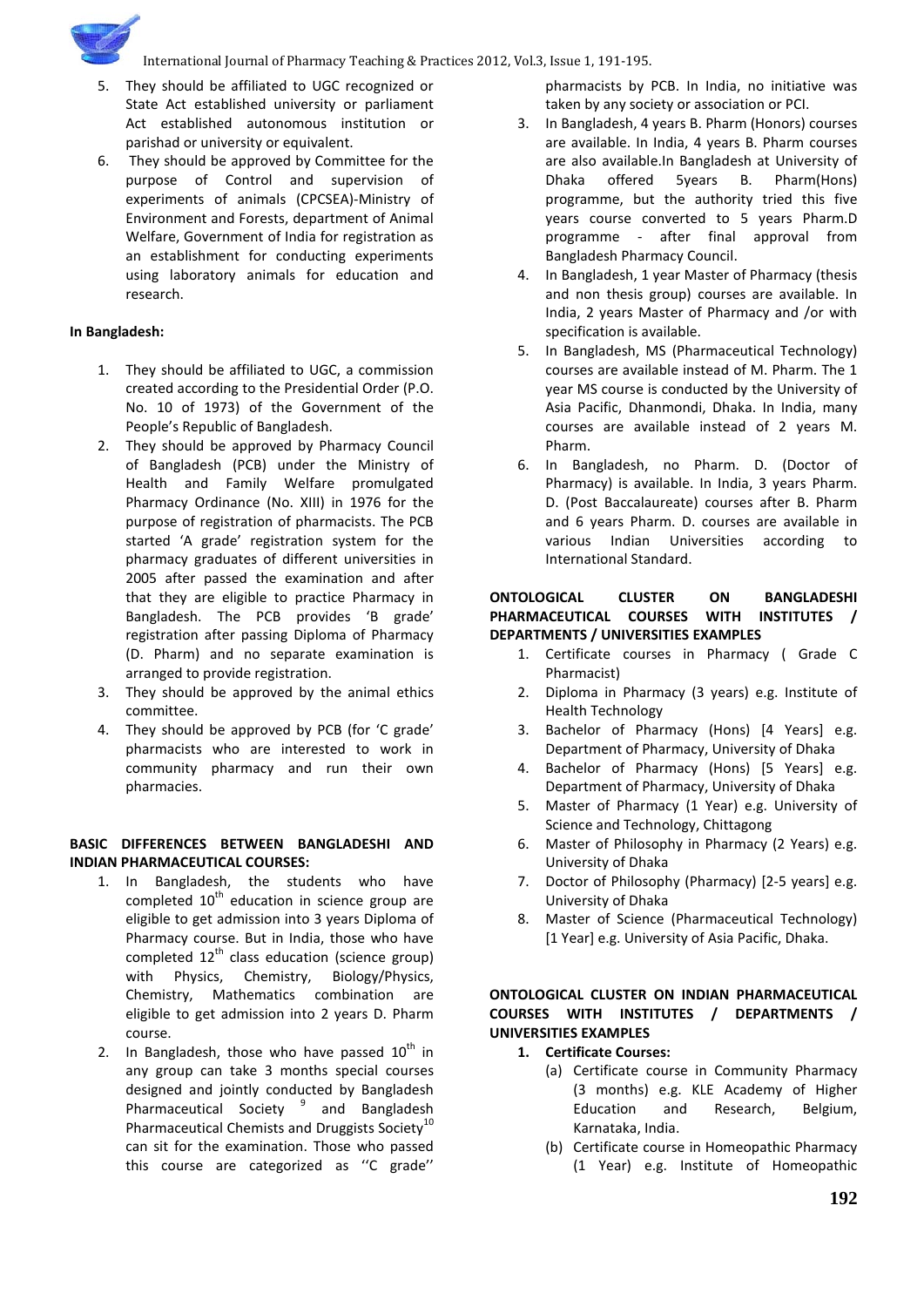

International Journal of Pharmacy Teaching & Practices 2012, Vol.3, Issue 1, 191-195.

Pharmacy, Coochbehar, West Bengal (Council of Homeopathic Medicine, West Bengal).

# **2. Diploma Courses:**

- (a) Diploma in Ayush Nursing and Pharmacy (3 years) e.g. Rajasthan Ayurved University, Jodhpur.
- (b) Diploma in Pharmacy (2 Years) e.g. Institute of Pharmacy, Jalpaiguri, West Bangal
- (c) Diploma in Veterinary Pharmacy (2 Years) e.g. Institute of Animal Health and Veterinary Biologicals, Kolkata.
- (d) Diploma in Ayurvedic Pharmacy (3 Years) e.g. Lovely in Professional University, Punjub.
- (e) Diploma in Pharmaceutical Management (3 Years) e.g. Allahabad Agricultural Institute (Deemed University), Uttar Pradesh
- (f) Diploma in Unani Pharmacy (2 Years) e.g. Jamia Hamdard (Hamdard University), New Delhi.

# **3. Bachelor of Pharmacy Courses:**

- (a) Bachelor of Pharmacy (4 Years) e.g. School of Pharmacy, Chouksey Engineering College, C.G.
- (b) Bachelor of Pharmacy-Ayurveda (4 Years) e.g. Lovely Professional University, Punjub.
- (c) Integrated D. Pharm (Ayur)-B. Pharm (Ayur) 6 Years e.g. Lovely Professional University, Punjub.
- (d) Bachelor of Pharmacy-Unani (4 Years) e.g. Jamia Hamdard (Deemed University, New Delhi.

## **4. Master of Science Courses:**

- (a) Integrated B.Sc. and M. Sc. In Pharmaceutical Sciences (5 Years) e.g. Apeejay Stya University.
- (b) M.Sc. in Pharmaceutical Sciences (2 Years) e.g. Apeejay Stya University.
- (c) M.Sc. in Pharmacology, Pharmaceutical Chemistry (2 Years) e.g. Lovely Professional University, Punjub.
- (d) M.Sc. in Pharmacology (3 Years) e.g. University of Madras.
- (e) M.Sc. in Advanced Pharmaceutical Sciences; Medical Pharmacology (2 Years) e.g. Manipal University, Karnataka.
- (f) Integrated M.Sc. in Herbal Sciences (1 Year) e.g. Annamalai University, Tamil Nadu.
- (g) M.Sc. in Pharmaceutical Regulatory Affairs; Nanopharmaceuticals, Neutraceuticals and Cosmeceutical Sciences (2 Years) e.g. Manipal University.

(h) M.S. in Forensic Pharmacy (2 Years) e.g. Gujrat Forensic Sciences University, Gandhinagar, Gujrat.

## **5. Lateral Entry Courses:**

- (a) Lateral Entry B. Pharm. And B. Pharm (Ayur) [3 Years] e.g. Lovely Professional University, Punjub.
- (b) Lateral Entry B. Pharm (Unani) [3 Years] e.g. Jamia Hamdard (Deemed University), New Delhi.

# **6. Post Graduate Certificate (PGC) Courses:**

- (a) PGC in Management (Pharmaceutical Marketing) [1 Year] e.g. All India Management Association, New Delhi.
- (b) PGC in Biological Techniques; Pharmaceutical Biotechnology (1 Year) e.g. Birla Institute of Technology (Deemed University), Jharkhand.

# **7. Post Graduate Diploma (PGD) Courses:**

- (a) PGD in Pharmaceutical Biotechnology (1 Year) e.g. Dr. B. Lal Institute of Biotechnology, Jaipur, Rajasthan.
- (b) PGD in Pharmaceutical Quality Assurance and Quality Control (1 Year) e.g. Bioinformatics Institute of India.
- (c) PGD in Pharmaceutical Management (1 Year) e.g. KC College of Management Studies, Mumbai, Maharashtra.
- (d) PGD in Pharmaceutical Business Management (Advanced Diploma) (1 Year) e.g. MET Institute of Medical Sciences, Mumbai.
- (e) PGD in Pharmaceutical Marketing (1 Year) e.g. Pondicherry University.
- (f) PGD in Herbology (1 Year) e.g. Jadavpur University
- (g) PGD in Clinical Research (1 Year) e.g. Bombay College of Pharmacy, Mumbai.
- (h) PGD in Medical Cosmetology; Medical Law and Ethics; Clinical Research; Medical Transcription; Pharmacy Practice and Drug Store Management; Promoting Rational Drug Use (1 Year) e.g. Annamalai University, Tamil Nadu.

## **8. Master of Technology (M. Tech) Courses:**

(a) M. Tech in Pharmaceutical Chemistry (2 Years) e.g. Vellore Institute of Technology (Deemed University)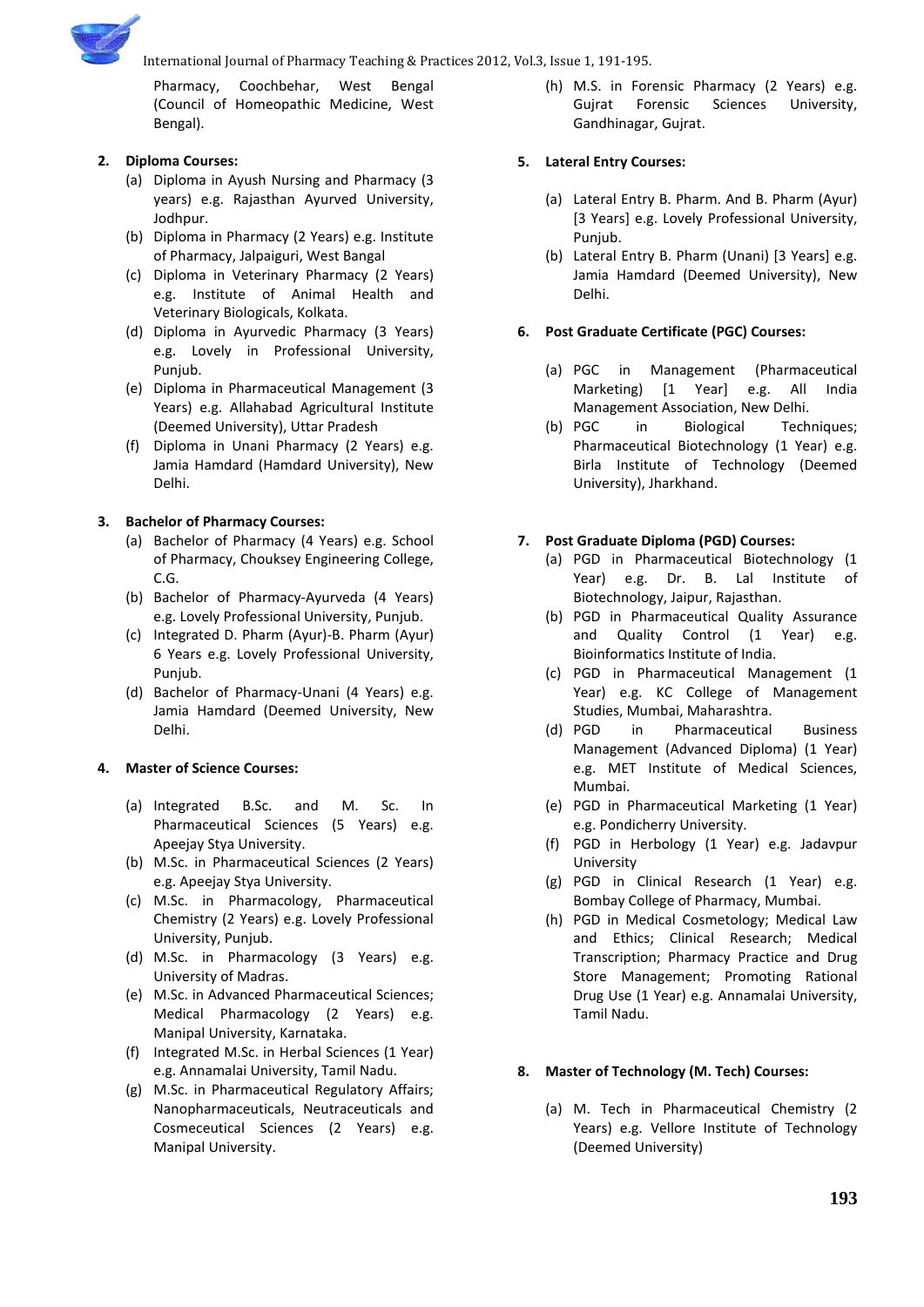

(b) M. Tech in Pharmaceutical Technology and Fine Chemicals; Pharmacology (2 Years) e.g. University of Calcutta, Kolkata, West Bengal.

## **9. Master of Technology (Pharm) Courses:**

(a) M. Tech (Pharm) in Pharmaceutical Technology (Bulk Drugs); Biotechnology (2 Years) e.g. National Institute of Pharmaceutical Education and Research (NIPER), Punjub.

## **10. Master of Business Administration Courses:**

- (a) MBA (Pharm) in Pharmaceutical Management (2 Years) e.g. NIPER, Punjub.
- (b) MBA in Pharmaceutical Technology Management; Pharmaceutical Sales Management (2 Years) e.g. Vidyasagar University, West Bengal.
- (c) MBA in Pharmaceutical management (2 Years) e.g. Prist University.
- (d) Executive MBA in Pharmaceutical Management (1 Year) e.g. Prist University.

# **11. Master of Science (Pharm) Courses:**

- (a) M. S. (Pharm) in Traditional Medicine; Medicinal Chemistry; Natural Products; Pharmaceutical Analysis; Pharmacology and Toxicology, Pharmaceutical Biotechnology; Pharmacoinformatics, Regulatory Toxicology (2 Years) e.g. NIPER, Punjub.
- **12. Integrated B. Pharm-M. Pharm Course (6 Years) e.g.** Lovely Professional University, Punjub.
- **13. Integrated B. Pharm.-MBA Course (5 Years) e.g.**  Lovely Professional University, Punjub.

## **14. Master of Pharmacy In (2 Years):**

- (a) Pharmaceutical Technology; Pharmacy Practice. E.g. NIPER, Punjub.
- (b) Pharmaceutics; Pharmaceutical Biochemistry; Pharmaceutical Microbiology; Pharmacology; Pharmacognosy; Pharmaceutical Engineering; Clinical Pharmacy and Pharmacy Practice. e.g. Jadavpur University, Kolkata.
- (c) Drug Regulatory Affairs. e.g. Gupta College of Technological Sciences, Asansol.
- (d) Pharmaceutical Marketing and Management; Pharmacy Practice; Pharmaceutical Chemistry. E.g. Al-Ameen College of Pharmacy, Bangalore, Karnataka.
- (e) Pharmaceutical Marketing; Pharmaceutical Quality Assurance; Pharmaceutical Administration. e.g. Manipal University
- (f) Bulk Drugs; Phytopharmacy and Phytomedicine e.g. J.S.S. College of Pharmacy, Mysore/Ooty.
- (g) Pharmaceutical Analysis. E.g. KM Kundnani College of Pharmacy, Mumbai.
- (h) Quality Assurance. e.g. Bharati Vidyapeeth's College of Pharmacy, Maharashtra.
- (i) Pharmaceutical Biotechnology; Pharmaceutical Analysis and Quality Assurance. e.g. Kanak Manjari Institute of Pharmaceutical Sciences, Rourkela.
- (j) Pharmaceutical and Food Analysis. E.g. Andhra University, A.P.
- (k) Clinical Pharmacy. E.g. SVKM'S NMIMS University, Mumbai.
- (l) Hospital and Clinical Pharmacy. e.g. Royal College of Pharmacy and Health Sciences, Berhampur, Orissa.
- (m) Industrial Pharmacy. e.g. Annamalai University, T.N.
- (n) Biopharmaceutics and Biopharmaceutics. E.g. Karad College of Pharmacy
- (o) Pharmaceutical Technology and Biopharmaceutics; Medicinal Chemistry; Phytopharmaceuticals and Natural Products; Drug Discovery. e.g. NIRMA University, Gujrat.
- (p) Pharmacognosy and Phytochemistry. e.g. Lovely Professional University, Punjub.
- **15. Master of Pharmacy Course (2 Years).** e.g. Birla Institute of Technology and Sciences, Pilani.
- **16. Master of Pharmacy (Ayurveda) Course (2 Years).** e.g. Lovely Professional University, Punjub.
- **17. B. Pharm (Ayur)-M. Pharm (Ayur) Integrated course (6 Years).** e.g. Lovely Professional University, Punjub.
- **18. Master of Pharmacy (Ayurveda) Courses (2 Years) In:** Ayurvedic Pharmaceuticals (Rasa Shashtra); Ayurvedic Plant Sciences (Dravyaguna); Pharmaceutical Analysis and Standardization of Ayurvedic Drugs; Pharmacology and Toxicology of Ayurvedic Drugs; Pharmacognosy and Phytochemistry of Ayurvedic Drugs. E.g. Gujrat Ayurved University, Gujrat.

## **19. Master of Philosophy Courses:**

- (a) M. Phil. in Pharmacy (1 Year). E.g. NIMS University, Rajasthan.
- (b) M. Phil. in Cosmetology; Medicinal Plants (1 Year). E.g. CMJ University, Meghalaya.